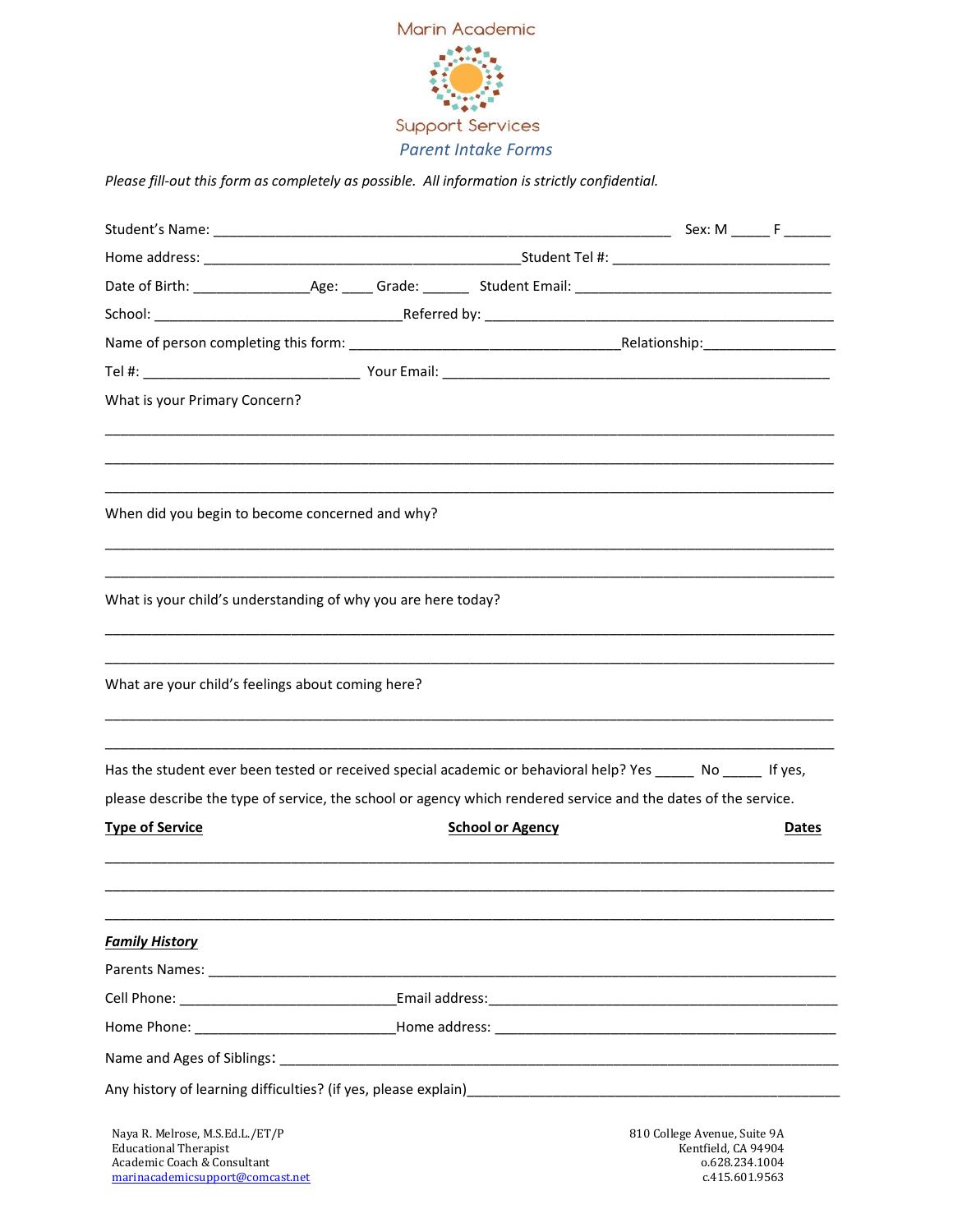

Main Language spoken at home: \_\_\_\_\_\_\_\_\_\_\_\_\_\_Other languages spoken: \_\_\_\_\_\_\_\_\_\_\_\_\_\_\_\_\_\_\_\_\_\_\_\_\_\_\_\_\_\_\_\_

School History List, in order, the schools the student has attended:

**SCHOOL CITY GRADE LEVEL (S) DATES**

**\_\_\_\_\_\_\_\_\_\_\_\_\_\_\_\_\_\_\_\_\_\_\_\_\_\_\_\_\_\_\_\_\_\_\_\_\_\_\_\_\_\_\_\_\_\_\_\_\_\_\_\_\_\_\_\_\_\_\_\_\_\_\_\_\_\_\_\_\_\_\_\_\_\_\_\_\_\_\_\_\_\_\_\_\_\_\_\_\_\_\_\_\_\_** \_\_\_\_\_\_\_\_\_\_\_\_\_\_\_\_\_\_\_\_\_\_\_\_\_\_\_\_\_\_\_\_\_\_\_\_\_\_\_\_\_\_\_\_\_\_\_\_\_\_\_\_\_\_\_\_\_\_\_\_\_\_\_\_\_\_\_\_\_\_\_\_\_\_\_\_\_\_\_\_\_\_\_\_\_\_\_\_\_\_\_\_\_\_

\_\_\_\_\_\_\_\_\_\_\_\_\_\_\_\_\_\_\_\_\_\_\_\_\_\_\_\_\_\_\_\_\_\_\_\_\_\_\_\_\_\_\_\_\_\_\_\_\_\_\_\_\_\_\_\_\_\_\_\_\_\_\_\_\_\_\_\_\_\_\_\_\_\_\_\_\_\_\_\_\_\_\_\_\_\_\_\_\_\_\_\_\_\_ \_\_\_\_\_\_\_\_\_\_\_\_\_\_\_\_\_\_\_\_\_\_\_\_\_\_\_\_\_\_\_\_\_\_\_\_\_\_\_\_\_\_\_\_\_\_\_\_\_\_\_\_\_\_\_\_\_\_\_\_\_\_\_\_\_\_\_\_\_\_\_\_\_\_\_\_\_\_\_\_\_\_\_\_\_\_\_\_\_\_\_\_\_\_

## **Medical/Developmental History**

Pregnancy: How would you describe the pregnancy?

Did the Mother experience any illnesses, accidents, shocks, mental or physical strain, or any other complication

\_\_\_\_\_\_\_\_\_\_\_\_\_\_\_\_\_\_\_\_\_\_\_\_\_\_\_\_\_\_\_\_\_\_\_\_\_\_\_\_\_\_\_\_\_\_\_\_\_\_\_\_\_\_\_\_\_\_\_\_\_\_\_\_\_\_\_\_\_\_\_\_\_\_\_\_\_\_\_\_\_\_\_\_\_\_\_\_\_\_\_\_\_

\_\_\_\_\_\_\_\_\_\_\_\_\_\_\_\_\_\_\_\_\_\_\_\_\_\_\_\_\_\_\_\_\_\_\_\_\_\_\_\_\_\_\_\_\_\_\_\_\_\_\_\_\_\_\_\_\_\_\_\_\_\_\_\_\_\_\_\_\_\_\_\_\_\_\_\_\_\_\_\_\_\_\_\_\_\_\_\_\_\_\_\_\_\_ \_\_\_\_\_\_\_\_\_\_\_\_\_\_\_\_\_\_\_\_\_\_\_\_\_\_\_\_\_\_\_\_\_\_\_\_\_\_\_\_\_\_\_\_\_\_\_\_\_\_\_\_\_\_\_\_\_\_\_\_\_\_\_\_\_\_\_\_\_\_\_\_\_\_\_\_\_\_\_\_\_\_\_\_\_\_\_\_\_\_\_\_\_\_

\_\_\_\_\_\_\_\_\_\_\_\_\_\_\_\_\_\_\_\_\_\_\_\_\_\_\_\_\_\_\_\_\_\_\_\_\_\_\_\_\_\_\_\_\_\_\_\_\_\_\_\_\_\_\_\_\_\_\_\_\_\_\_\_\_\_\_\_\_\_\_\_\_\_\_\_\_\_\_\_\_\_\_\_\_\_\_\_\_\_\_\_\_\_ \_\_\_\_\_\_\_\_\_\_\_\_\_\_\_\_\_\_\_\_\_\_\_\_\_\_\_\_\_\_\_\_\_\_\_\_\_\_\_\_\_\_\_\_\_\_\_\_\_\_\_\_\_\_\_\_\_\_\_\_\_\_\_\_\_\_\_\_\_\_\_\_\_\_\_\_\_\_\_\_\_\_\_\_\_\_\_\_\_\_\_\_\_\_

\_\_\_\_\_\_\_\_\_\_\_\_\_\_\_\_\_\_\_\_\_\_\_\_\_\_\_\_\_\_\_\_\_\_\_\_\_\_\_\_\_\_\_\_\_\_\_\_\_\_\_\_\_\_\_\_\_\_\_\_\_\_\_\_\_\_\_\_\_\_\_\_\_\_\_\_\_\_\_\_\_\_\_\_\_\_\_\_\_\_\_\_\_\_ \_\_\_\_\_\_\_\_\_\_\_\_\_\_\_\_\_\_\_\_\_\_\_\_\_\_\_\_\_\_\_\_\_\_\_\_\_\_\_\_\_\_\_\_\_\_\_\_\_\_\_\_\_\_\_\_\_\_\_\_\_\_\_\_\_\_\_\_\_\_\_\_\_\_\_\_\_\_\_\_\_\_\_\_\_\_\_\_\_\_\_\_\_\_

\_\_\_\_\_\_\_\_\_\_\_\_\_\_\_\_\_\_\_\_\_\_\_\_\_\_\_\_\_\_\_\_\_\_\_\_\_\_\_\_\_\_\_\_\_\_\_\_\_\_\_\_\_\_\_\_\_\_\_\_\_\_\_\_\_\_\_\_\_\_\_\_\_\_\_\_\_\_\_\_\_\_\_\_\_\_\_\_\_\_\_\_\_\_

\_\_\_\_\_\_\_\_\_\_\_\_\_\_\_\_\_\_\_\_\_\_\_\_\_\_\_\_\_\_\_\_\_\_\_\_\_\_\_\_\_\_\_\_\_\_\_\_\_\_\_\_\_\_\_\_\_\_\_\_\_\_\_\_\_\_\_\_\_\_\_\_\_\_\_\_\_\_\_\_\_\_\_\_\_\_\_\_\_\_\_\_\_\_

\_\_\_\_\_\_\_\_\_\_\_\_\_\_\_\_\_\_\_\_\_\_\_\_\_\_\_\_\_\_\_\_\_\_\_\_\_\_\_\_\_\_\_\_\_\_\_\_\_\_\_\_\_\_\_\_\_\_\_\_\_\_\_\_\_\_\_\_\_\_\_\_\_\_\_\_\_\_\_\_\_\_\_\_\_\_\_\_\_\_\_\_\_\_

\_\_\_\_\_\_\_\_\_\_\_\_\_\_\_\_\_\_\_\_\_\_\_\_\_\_\_\_\_\_\_\_\_\_\_\_\_\_\_\_\_\_\_\_\_\_\_\_\_\_\_\_\_\_\_\_\_\_\_\_\_\_\_\_\_\_\_\_\_\_\_\_\_\_\_\_\_\_\_\_\_\_\_\_\_\_\_\_\_\_\_\_\_\_

\_\_\_\_\_\_\_\_\_\_\_\_\_\_\_\_\_\_\_\_\_\_\_\_\_\_\_\_\_\_\_\_\_\_\_\_\_\_\_\_\_\_\_\_\_\_\_\_\_\_\_\_\_\_\_\_\_\_\_\_\_\_\_\_\_\_\_\_\_\_\_\_\_\_\_\_\_\_\_\_\_\_\_\_\_\_\_\_\_\_\_\_\_\_ \_\_\_\_\_\_\_\_\_\_\_\_\_\_\_\_\_\_\_\_\_\_\_\_\_\_\_\_\_\_\_\_\_\_\_\_\_\_\_\_\_\_\_\_\_\_\_\_\_\_\_\_\_\_\_\_\_\_\_\_\_\_\_\_\_\_\_\_\_\_\_\_\_\_\_\_\_\_\_\_\_\_\_\_\_\_\_\_\_\_\_\_\_\_

during pregnancy? (if yes, please describe) \_\_\_\_\_\_\_\_\_\_\_\_\_\_\_\_\_\_\_\_\_\_\_\_\_\_\_\_\_\_\_\_\_\_\_\_\_\_\_\_\_\_\_\_\_\_\_\_\_\_\_\_\_\_\_\_\_\_

How would you describe the birth? Were there any difficulties or complications? Was the baby full term?

## *Early Years and Overall Health*

What kinds of childhood illnesses did your child have?

Were there any instances of high fevers or convulsions? Were there any head injuries or loss of consciousness?

Has your child ever been on any medications?

Does your child have difficulty sleeping?

Describe your child's appetite. Any food allergies?

Does your child have any coordination problems? If so, explain:

How would you describe your student's overall health?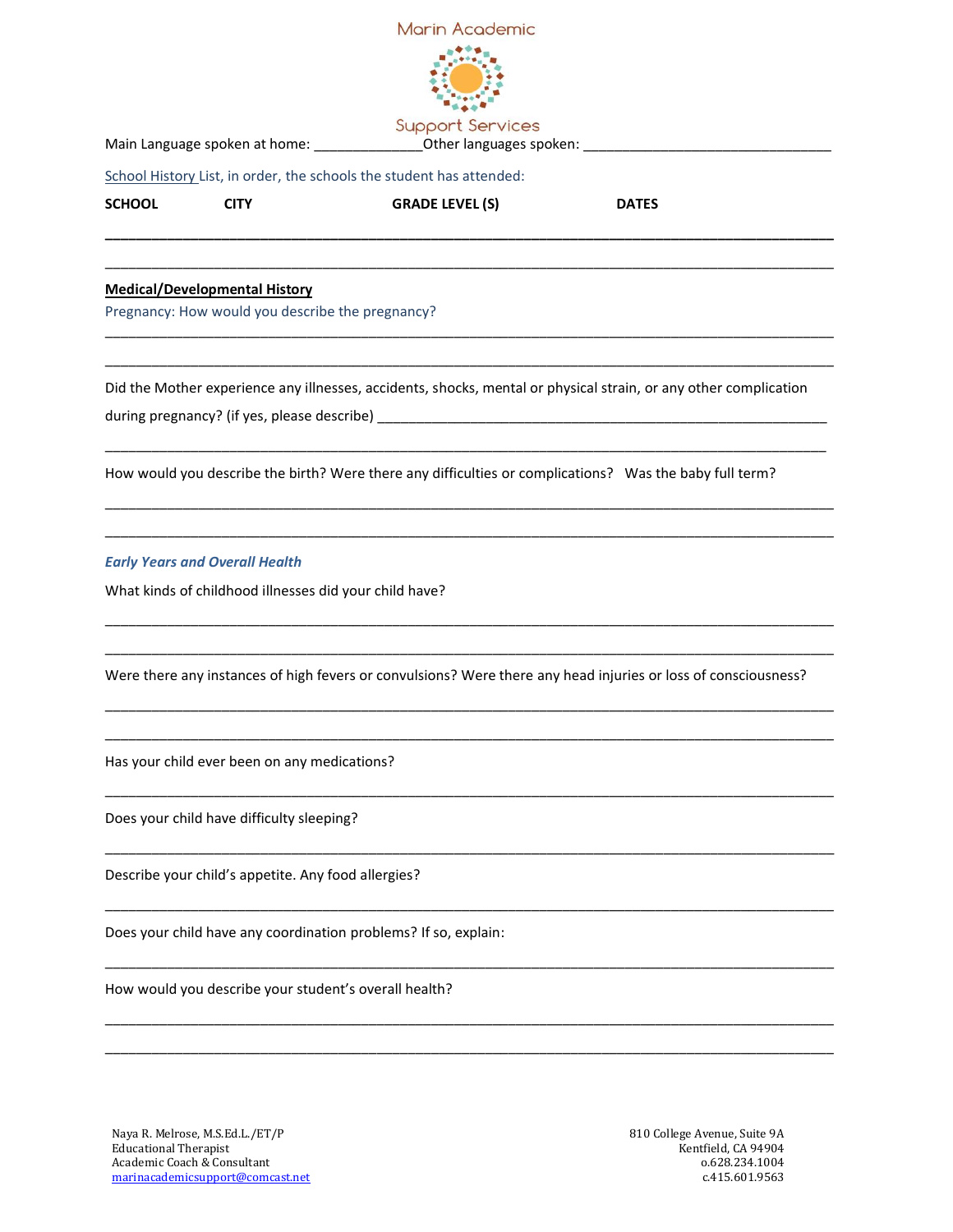



**Support Services** 

Please check any of the developmental milestones that came late for your child. Babbling: \_\_\_\_\_ Speaking Single Words: \_\_\_\_\_ 2-3 Word Combinations: \_\_\_\_\_\_ Reading: \_\_\_\_\_\_ Writing: \_\_\_\_\_\_\_\_ *Social/Emotional History* Has your child ever had emotional or behavioral problems? (if yes, please describe): \_\_\_\_\_\_\_\_\_\_\_\_\_\_\_\_\_\_\_\_\_\_\_\_\_\_\_\_\_\_\_\_\_\_\_\_\_\_\_\_\_\_\_\_\_\_\_\_\_\_\_\_\_\_\_\_\_\_\_\_\_\_\_\_\_\_\_\_\_\_\_\_\_\_\_\_\_\_\_\_\_\_\_\_\_\_\_\_\_\_\_\_\_\_ \_\_\_\_\_\_\_\_\_\_\_\_\_\_\_\_\_\_\_\_\_\_\_\_\_\_\_\_\_\_\_\_\_\_\_\_\_\_\_\_\_\_\_\_\_\_\_\_\_\_\_\_\_\_\_\_\_\_\_\_\_\_\_\_\_\_\_\_\_\_\_\_\_\_\_\_\_\_\_\_\_\_\_\_\_\_\_\_\_\_\_\_\_\_ Please describe the student's attitude toward the following: Brothers and sisters: **Example 20** Friends: \_\_\_\_\_\_\_\_\_\_\_\_\_\_\_\_\_\_\_\_\_\_\_\_\_\_\_\_\_\_\_\_\_\_\_\_\_\_\_\_\_\_\_\_\_\_\_\_\_\_\_\_\_\_\_\_\_\_\_\_\_\_\_\_\_\_\_\_\_\_\_\_\_\_\_\_\_\_\_\_\_\_\_\_\_\_\_ Does your child prefer to be alone or with other teens? \_\_\_\_\_\_\_\_\_\_\_\_\_\_\_\_\_\_\_\_\_\_\_\_ What does your child like to do when they are not in school? \_\_\_\_\_\_\_\_\_\_\_\_\_\_\_\_\_\_\_\_\_\_\_\_\_\_\_\_\_\_\_\_\_\_\_\_\_\_\_\_\_\_\_\_\_\_\_\_\_\_\_\_\_\_\_\_\_\_\_\_\_\_\_\_\_\_\_\_\_\_\_\_\_\_\_\_\_\_\_\_\_\_\_\_\_\_\_\_\_\_\_\_\_\_ \_\_\_\_\_\_\_\_\_\_\_\_\_\_\_\_\_\_\_\_\_\_\_\_\_\_\_\_\_\_\_\_\_\_\_\_\_\_\_\_\_\_\_\_\_\_\_\_\_\_\_\_\_\_\_\_\_\_\_\_\_\_\_\_\_\_\_\_\_\_\_\_\_\_\_\_\_\_\_\_\_\_\_\_\_\_\_\_\_\_\_\_\_\_ What helps your child feel successful? \_\_\_\_\_\_\_\_\_\_\_\_\_\_\_\_\_\_\_\_\_\_\_\_\_\_\_\_\_\_\_\_\_\_\_\_\_\_\_\_\_\_\_\_\_\_\_\_\_\_\_\_\_\_\_\_\_\_\_\_\_\_\_\_\_\_\_\_\_\_\_\_\_\_\_\_\_\_\_\_\_\_\_\_\_\_\_\_\_\_\_\_\_\_ \_\_\_\_\_\_\_\_\_\_\_\_\_\_\_\_\_\_\_\_\_\_\_\_\_\_\_\_\_\_\_\_\_\_\_\_\_\_\_\_\_\_\_\_\_\_\_\_\_\_\_\_\_\_\_\_\_\_\_\_\_\_\_\_\_\_\_\_\_\_\_\_\_\_\_\_\_\_\_\_\_\_\_\_\_\_\_\_\_\_\_\_\_\_ Feelings/Attitudes Toward School What are your child's favorite subjects in school? \_\_\_\_\_\_\_\_\_\_\_\_\_\_\_\_\_\_\_\_\_\_\_\_\_\_\_\_\_\_\_\_\_\_\_\_\_\_\_\_\_\_\_\_\_\_\_\_\_\_\_\_\_\_\_\_\_\_\_\_\_\_\_\_\_\_\_\_\_\_\_\_\_\_\_\_\_\_\_\_\_\_\_\_\_\_\_\_\_\_\_\_\_\_ \_\_\_\_\_\_\_\_\_\_\_\_\_\_\_\_\_\_\_\_\_\_\_\_\_\_\_\_\_\_\_\_\_\_\_\_\_\_\_\_\_\_\_\_\_\_\_\_\_\_\_\_\_\_\_\_\_\_\_\_\_\_\_\_\_\_\_\_\_\_\_\_\_\_\_\_\_\_\_\_\_\_\_\_\_\_\_\_\_\_\_\_\_\_ What are your child's least favorite subjects? \_\_\_\_\_\_\_\_\_\_\_\_\_\_\_\_\_\_\_\_\_\_\_\_\_\_\_\_\_\_\_\_\_\_\_\_\_\_\_\_\_\_\_\_\_\_\_\_\_\_\_\_\_\_\_\_\_\_\_\_\_\_\_\_\_\_\_\_\_\_\_\_\_\_\_\_\_\_\_\_\_\_\_\_\_\_\_\_\_\_\_\_\_\_ \_\_\_\_\_\_\_\_\_\_\_\_\_\_\_\_\_\_\_\_\_\_\_\_\_\_\_\_\_\_\_\_\_\_\_\_\_\_\_\_\_\_\_\_\_\_\_\_\_\_\_\_\_\_\_\_\_\_\_\_\_\_\_\_\_\_\_\_\_\_\_\_\_\_\_\_\_\_\_\_\_\_\_\_\_\_\_\_\_\_\_\_\_\_ In general, what is your child's attitude toward school? \_\_\_\_\_\_\_\_\_\_\_\_\_\_\_\_\_\_\_\_\_\_\_\_\_\_\_\_\_\_\_\_\_\_\_\_\_\_\_\_\_\_\_\_\_\_\_\_\_\_\_\_\_\_\_\_\_\_\_\_\_\_\_\_\_\_\_\_\_\_\_\_\_\_\_\_\_\_\_\_\_\_\_\_\_\_\_\_\_\_\_\_\_\_ \_\_\_\_\_\_\_\_\_\_\_\_\_\_\_\_\_\_\_\_\_\_\_\_\_\_\_\_\_\_\_\_\_\_\_\_\_\_\_\_\_\_\_\_\_\_\_\_\_\_\_\_\_\_\_\_\_\_\_\_\_\_\_\_\_\_\_\_\_\_\_\_\_\_\_\_\_\_\_\_\_\_\_\_\_\_\_\_\_\_\_\_\_\_ About how many days a year is your child absent from school? \_\_\_\_\_\_\_\_\_\_\_\_\_\_\_\_\_\_\_\_\_\_\_\_\_\_\_\_\_\_\_\_\_\_\_\_\_\_\_\_\_\_\_ Anything else I should know about your child? \_\_\_\_\_\_\_\_\_\_\_\_\_\_\_\_\_\_\_\_\_\_\_\_\_\_\_\_\_\_\_\_\_\_\_\_\_\_\_\_\_\_\_\_\_\_\_\_\_\_\_\_\_\_\_\_\_\_\_\_\_\_\_\_\_\_\_\_\_\_\_\_\_\_\_\_\_\_\_\_\_\_\_\_\_\_\_\_\_\_\_\_\_\_ \_\_\_\_\_\_\_\_\_\_\_\_\_\_\_\_\_\_\_\_\_\_\_\_\_\_\_\_\_\_\_\_\_\_\_\_\_\_\_\_\_\_\_\_\_\_\_\_\_\_\_\_\_\_\_\_\_\_\_\_\_\_\_\_\_\_\_\_\_\_\_\_\_\_\_\_\_\_\_\_\_\_\_\_\_\_\_\_\_\_\_\_\_\_ \_\_\_\_\_\_\_\_\_\_\_\_\_\_\_\_\_\_\_\_\_\_\_\_\_\_\_\_\_\_\_\_\_\_\_\_\_\_\_\_\_\_\_\_\_\_\_\_\_\_\_\_\_\_\_\_\_\_\_\_\_\_\_\_\_\_\_\_\_\_\_\_\_\_\_\_\_\_\_\_\_\_\_\_\_\_\_\_\_\_\_\_\_\_ \_\_\_\_\_\_\_\_\_\_\_\_\_\_\_\_\_\_\_\_\_\_\_\_\_\_\_\_\_\_\_\_\_\_\_\_\_\_\_\_\_\_\_\_\_\_\_\_\_\_\_\_\_\_\_\_\_\_\_\_\_\_\_\_\_\_\_\_\_\_\_\_\_\_\_\_\_\_\_\_\_\_\_\_\_\_\_\_\_\_\_\_\_\_